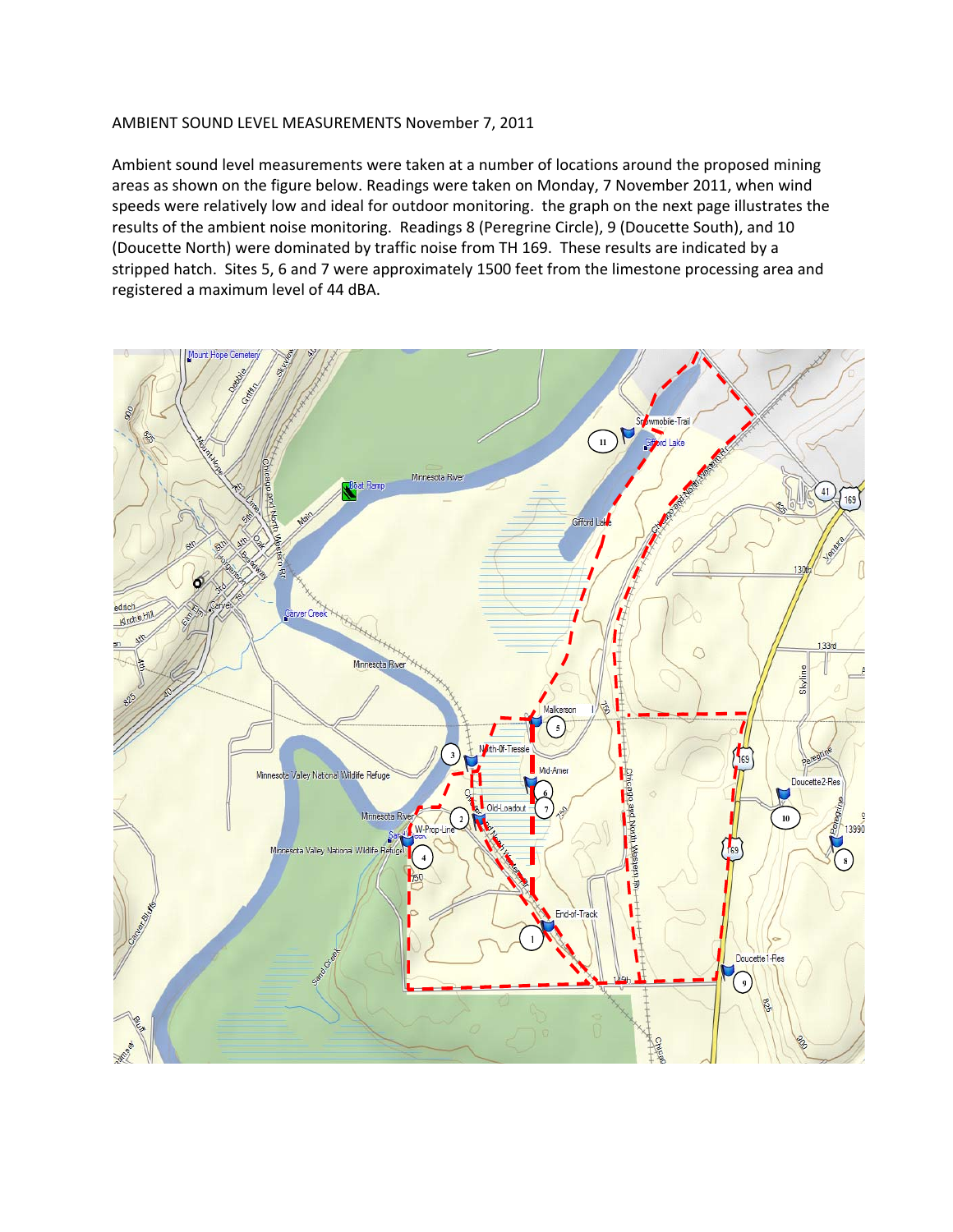

## Monitored L50 Levels

Monitored Ambient L50 Levels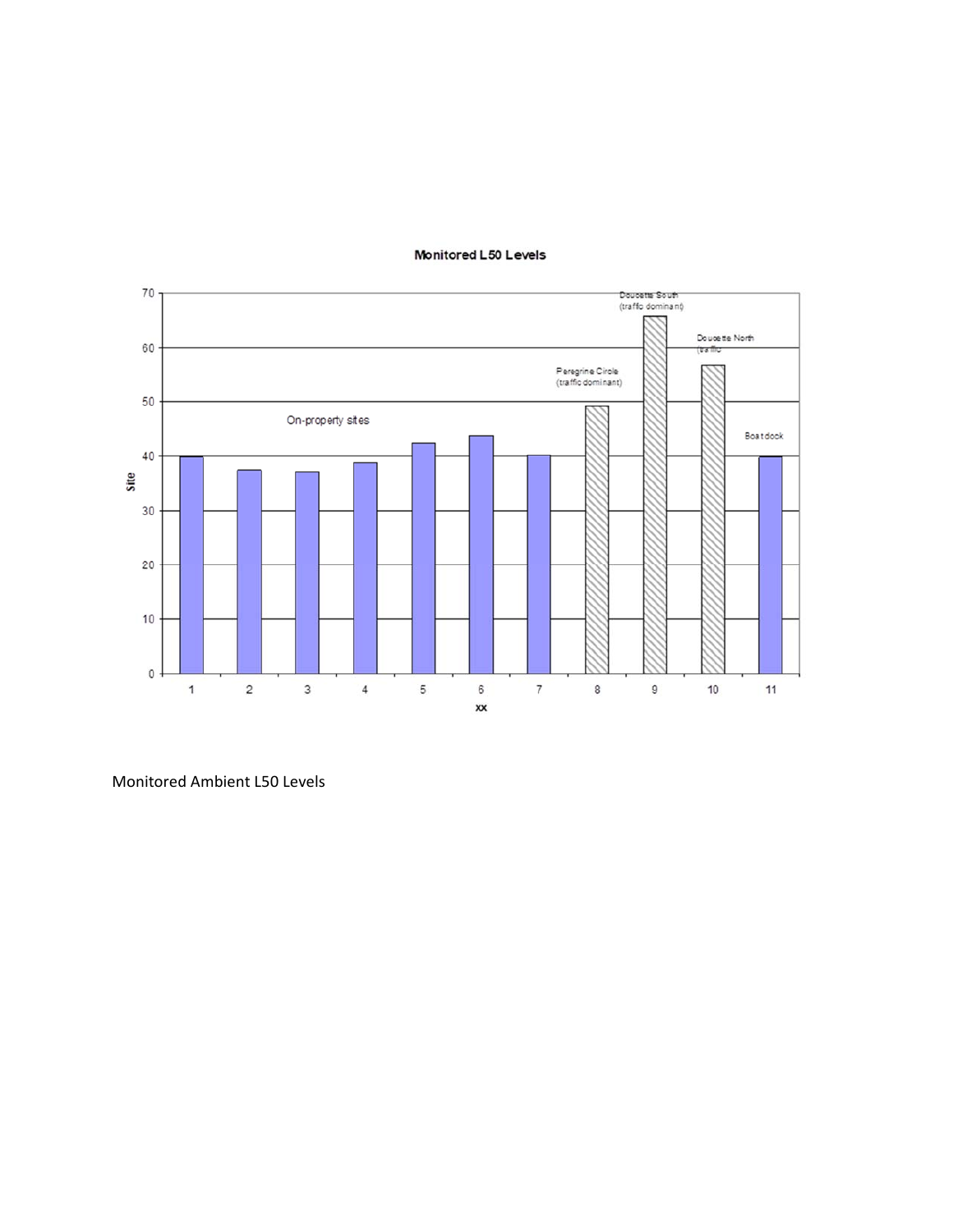| <b>ACTIVITY MATRIX</b> |                                          |               |        |               |        |              |                                |              |         |         |               |        |        |        |        |               |        |        |        |        |        |        |
|------------------------|------------------------------------------|---------------|--------|---------------|--------|--------------|--------------------------------|--------------|---------|---------|---------------|--------|--------|--------|--------|---------------|--------|--------|--------|--------|--------|--------|
|                        |                                          | Alternative 1 |        | Alternative 2 |        |              | Alternative 3<br>Alternative 4 |              |         |         | Alternative 5 |        |        |        |        | Alternative 6 |        |        |        |        |        |        |
| ProjectID              |                                          | $A1-1$        | $A1-2$ | $A2-1$        | $A2-2$ | $A3-1$       | $A3-2$                         | $A3-3$       | $A3-4a$ | $A3-4b$ | $A4-1$        | $A4-2$ | $A4-3$ | $A4-4$ | $A5-1$ | $A5-2$        | $A5-3$ | $A5-4$ | $A6-1$ | $A6-2$ | $A6-3$ | $A6-4$ |
|                        | 1 MS Gravel 1 Mining                     |               |        |               |        |              |                                |              |         |         |               |        |        |        |        |               |        |        |        |        |        |        |
|                        | 2 MS Gravel 1-Process                    |               |        |               |        |              |                                |              |         |         |               | ×,     |        |        |        |               |        |        |        |        |        |        |
|                        | 11 MS Gravel 2 - Mining                  |               |        |               |        |              |                                | $\mathbf{1}$ |         |         |               |        |        |        |        |               |        |        |        |        |        |        |
|                        | 12 MS Gravel 2-Process                   |               |        |               |        |              |                                |              |         |         |               |        |        |        |        |               |        |        |        |        |        |        |
|                        | 21 MS1Transition Drilling                |               |        |               |        |              |                                |              |         |         |               |        |        |        |        |               |        |        |        |        |        |        |
|                        | 22 MS1 Sandstone Mining                  |               |        |               |        |              |                                |              |         |         |               |        |        |        |        |               |        |        |        |        |        |        |
|                        | 41 MS2-B LS Top Drilling                 |               |        |               |        |              |                                |              |         |         |               |        |        |        |        |               |        |        |        |        |        |        |
|                        | 42 MS2-B Limestone Mining                |               |        |               |        |              |                                |              |         |         |               |        |        |        |        |               |        |        |        |        |        |        |
|                        | 43 MS2-B Transition Drilling             |               |        |               |        |              |                                |              |         |         |               |        |        |        |        |               |        |        |        |        |        |        |
|                        | 44 MS2-B Sandstone Mining                |               |        |               |        |              |                                |              |         |         |               |        |        |        |        |               |        |        |        |        |        |        |
|                        | 45 MS2-B Limestone ProcA                 |               |        |               |        |              |                                |              |         |         |               |        |        |        |        |               |        |        |        |        |        |        |
|                        | 51 MS3 Transition Drilling               |               |        |               |        |              |                                |              |         |         |               |        |        |        |        |               |        |        |        |        |        |        |
|                        | 52 MS3 Sandstone Mining El 710           |               |        |               |        |              |                                |              |         |         |               |        |        |        |        |               |        |        |        |        |        |        |
|                        | 61 BR1-A Transition Drilling - Berm 12ft |               |        |               |        |              |                                |              |         |         |               |        |        |        |        |               |        |        |        |        |        |        |
|                        | 62 BR1-A Sandstone Mining - Berm 12ft    |               |        |               |        |              |                                |              |         |         |               |        |        |        |        |               |        |        |        |        |        |        |
|                        | 63 BR1-A Limestone Process A- Berm 12ft  |               |        |               |        |              |                                |              |         |         |               |        |        |        |        |               |        |        |        |        |        |        |
|                        | 64 BR1-A Limestone Top Drilling          |               |        |               |        |              |                                |              |         |         |               |        |        |        |        |               |        |        |        |        |        |        |
|                        | 65 BR1-A Limestone Mining                |               |        |               |        |              |                                |              |         |         |               |        |        |        |        |               |        |        |        |        |        |        |
|                        | 71 BR1-B LS Top Dilling - Berm 20ft      |               |        |               |        |              |                                |              |         |         |               |        |        |        |        |               |        |        |        |        |        |        |
|                        | 72 BR1-B Limestone Mining - Berm 20ft    |               |        |               |        |              |                                |              |         |         |               |        |        |        |        |               |        |        |        |        |        |        |
|                        | 73 BR1-B Transition Drilling             |               |        |               |        |              |                                |              |         |         |               |        |        |        |        |               |        |        |        |        |        |        |
|                        | 74 BR1-B Sandstone Mining-Berm           |               |        |               |        |              |                                |              |         |         |               |        |        |        |        |               |        |        |        |        |        |        |
|                        | 75 BR1-B Limestone Process - Berm 20ft   |               |        |               |        |              |                                |              |         |         |               |        |        |        |        |               |        |        |        |        |        |        |
|                        | 81 BR2 LS Top Drilling - Berm            |               |        |               |        |              |                                |              |         |         |               |        |        |        |        |               |        |        |        |        |        |        |
|                        | 82 BR2 Limestone Mining - Berm           |               |        |               |        |              |                                |              |         |         |               |        |        |        |        |               |        |        |        |        |        |        |
|                        | 83 BR2-Transition Drilling-Berm          |               |        |               |        |              |                                |              |         |         |               |        |        |        |        |               |        |        |        |        |        |        |
|                        | 91 Sandstone Process MS-N Dry            |               |        |               |        |              |                                |              |         |         |               |        |        |        |        |               |        |        |        |        |        |        |
|                        | 92 Sandstone Process MS-N Wet            |               |        |               |        |              |                                |              |         |         |               |        |        |        |        |               |        |        |        |        |        |        |
|                        | 93 Sandstone Process MS-S Dry            |               |        |               |        |              |                                |              |         |         |               |        |        |        |        |               |        |        |        |        |        |        |
|                        | 94 Sandstone Process MS-S Wet            |               |        |               |        |              |                                |              |         |         |               |        |        |        |        |               |        |        |        |        |        |        |
|                        | 95 Sandstone Process BRP Dry             |               |        |               |        |              |                                |              |         |         |               |        |        |        |        |               |        |        |        |        |        |        |
|                        | 96 Sandstone Process BRP Wet             |               |        |               |        | $\mathbf{1}$ |                                | 1            |         |         |               |        |        |        |        |               |        |        |        |        |        |        |